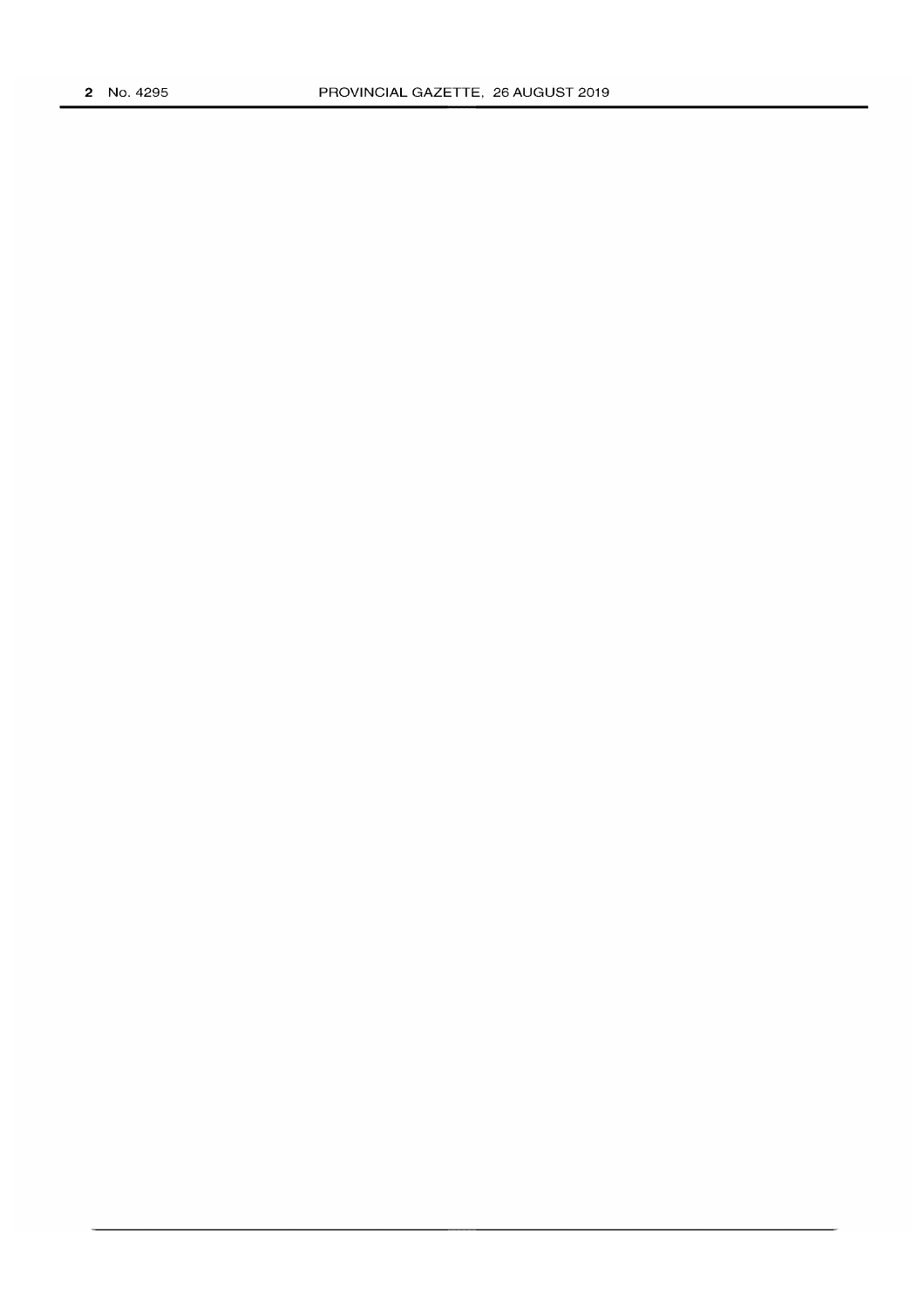## **CONTENTS**

|            |                                                                                                                                                                                           | Gazette<br>No. | Page<br>No.     |
|------------|-------------------------------------------------------------------------------------------------------------------------------------------------------------------------------------------|----------------|-----------------|
|            | <b>PROVINCIAL NOTICES • PROVINSIALE KENNISGEWINGS</b>                                                                                                                                     |                |                 |
| 234        | Buffalo City Metropolitan Municipal Spatial Planning and Land Use Management bylaw of 2016: Erf 296,                                                                                      |                |                 |
|            |                                                                                                                                                                                           | 4295           | 12 <sup>2</sup> |
| 235<br>236 | Spatial Planning and Land Use Management Act 16 of 2013: Erf 10741, East London<br>Provincial Commissions Amendment Bill, 2019 (Eastern Cape): For public comment in terms of Rule 147 of | 4295           | 12              |
|            |                                                                                                                                                                                           | 4295           | 13              |
| 237        | Spatial Planning and Land Use Management Act No 16 of 2013: Erf 11637, East London                                                                                                        | 4295           | 21              |
| 238        | Dr Beyers Naude Local Municipality and Land Use Management By-Law: Members of the Dr Beyers Naude                                                                                         |                |                 |
|            |                                                                                                                                                                                           | 4295           | 22              |
| 239        | Makana Local Municipality Spatial Planning and Land Use Management By-Law: Appointed members of the                                                                                       |                |                 |
|            |                                                                                                                                                                                           | 4295           | 23              |
| 240        | Local Government: Municipal Property Rates Act (6/2004): Public notice calling for inspection of the First                                                                                |                |                 |
|            |                                                                                                                                                                                           | 4295           | 24              |
| 241        | Spatial Planning and Land Use Management Act (16/2013): Draft Spatial Framework for the Eastern Cape                                                                                      |                |                 |
|            |                                                                                                                                                                                           | 4295           | 25              |
| 242        | Local Government Municipal Property Rates Act of 2000: Erratum: Sundays River Valley Municipality                                                                                         | 4295           | 26              |
|            | <b>LOCAL AUTHORITY NOTICES • PLAASLIKE OWERHEIDS KENNISGEWINGS</b>                                                                                                                        |                |                 |
| 203        | Local Government: Municipal Systems Act (32/2000): Ingquza Hill Local Municipality: Property rates tariffs                                                                                |                |                 |
|            |                                                                                                                                                                                           | 4295           | 27              |
| 204        | Spatial Planning and Land Use Management By-Law, 2016: Kouga Municipality: Removal of restrictive                                                                                         |                |                 |
|            |                                                                                                                                                                                           | 4295           | 28              |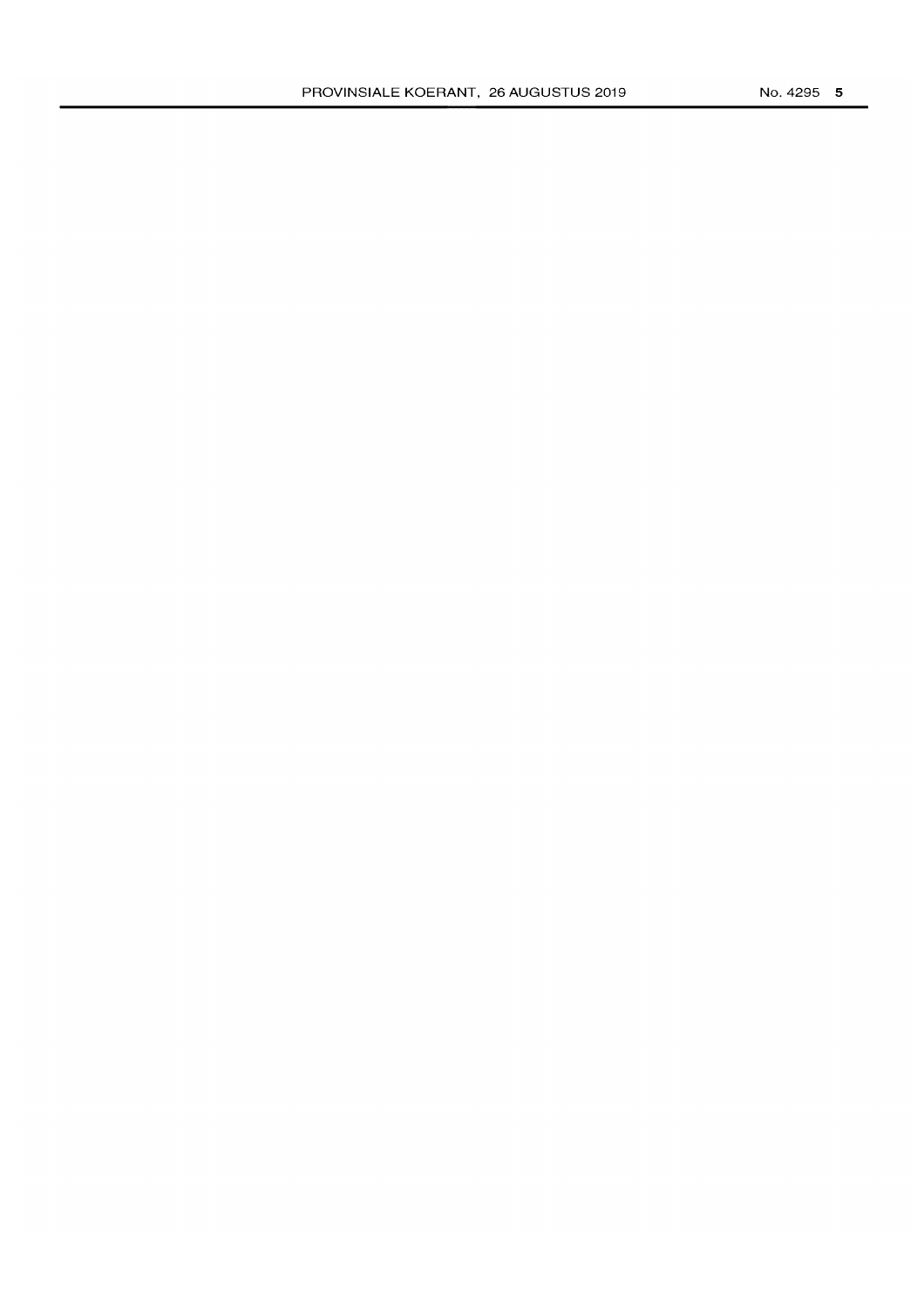$\hat{\mathbf{x}}$ 

 $\pmb{\cdot}$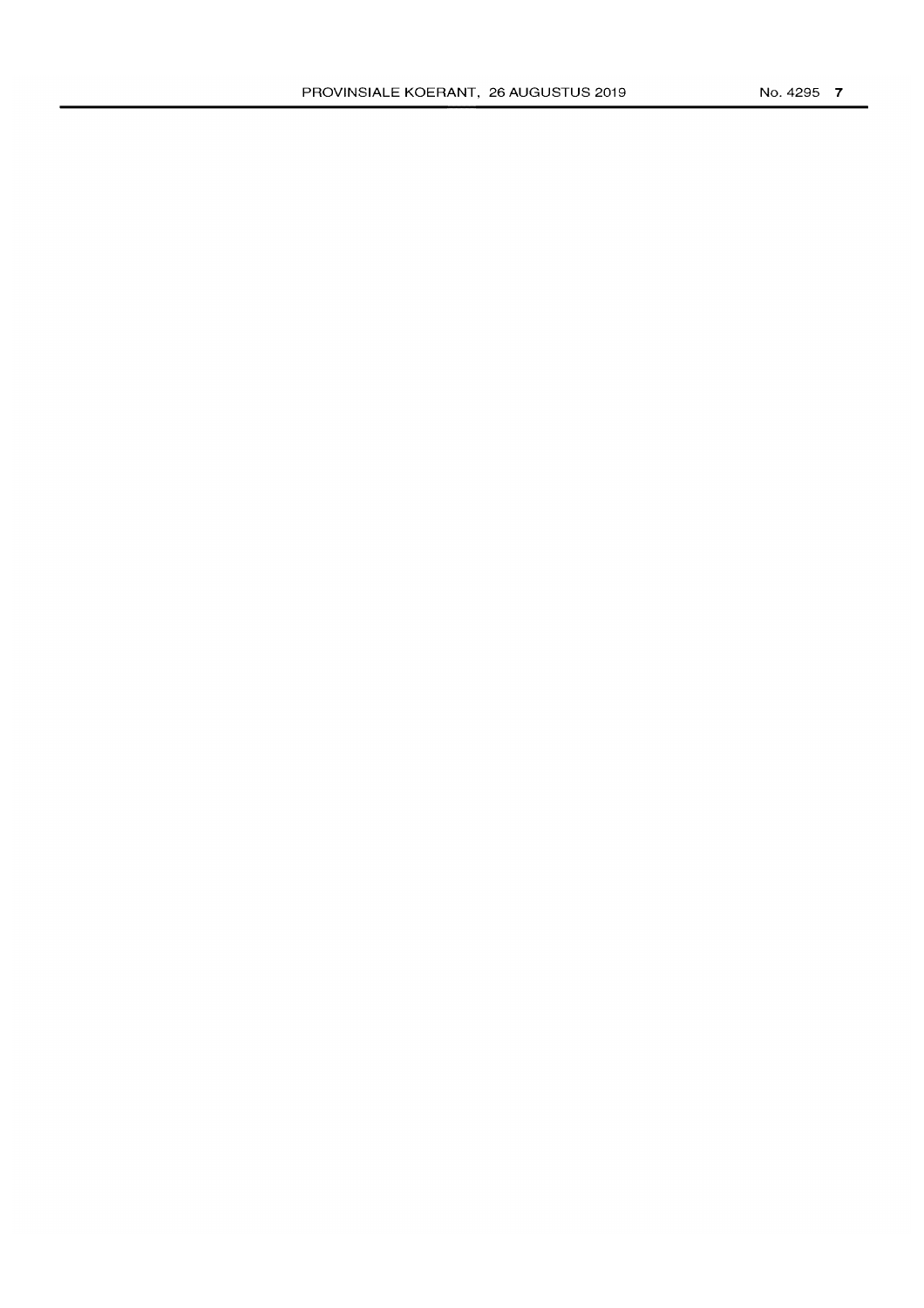$\Box$ 

 $\overline{\phantom{a}}$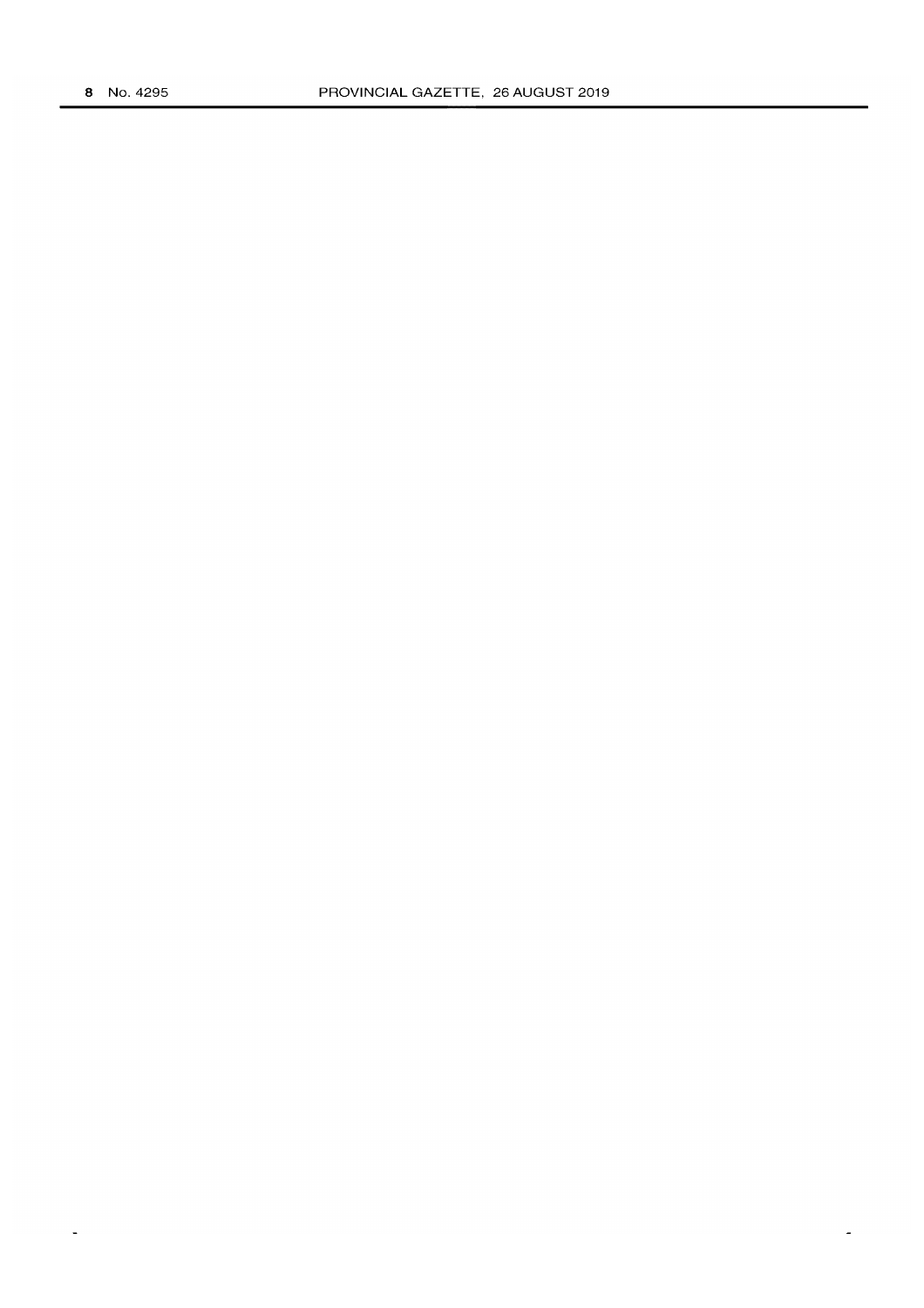$\ddot{\phantom{a}}$ 

 $\tilde{\phantom{a}}$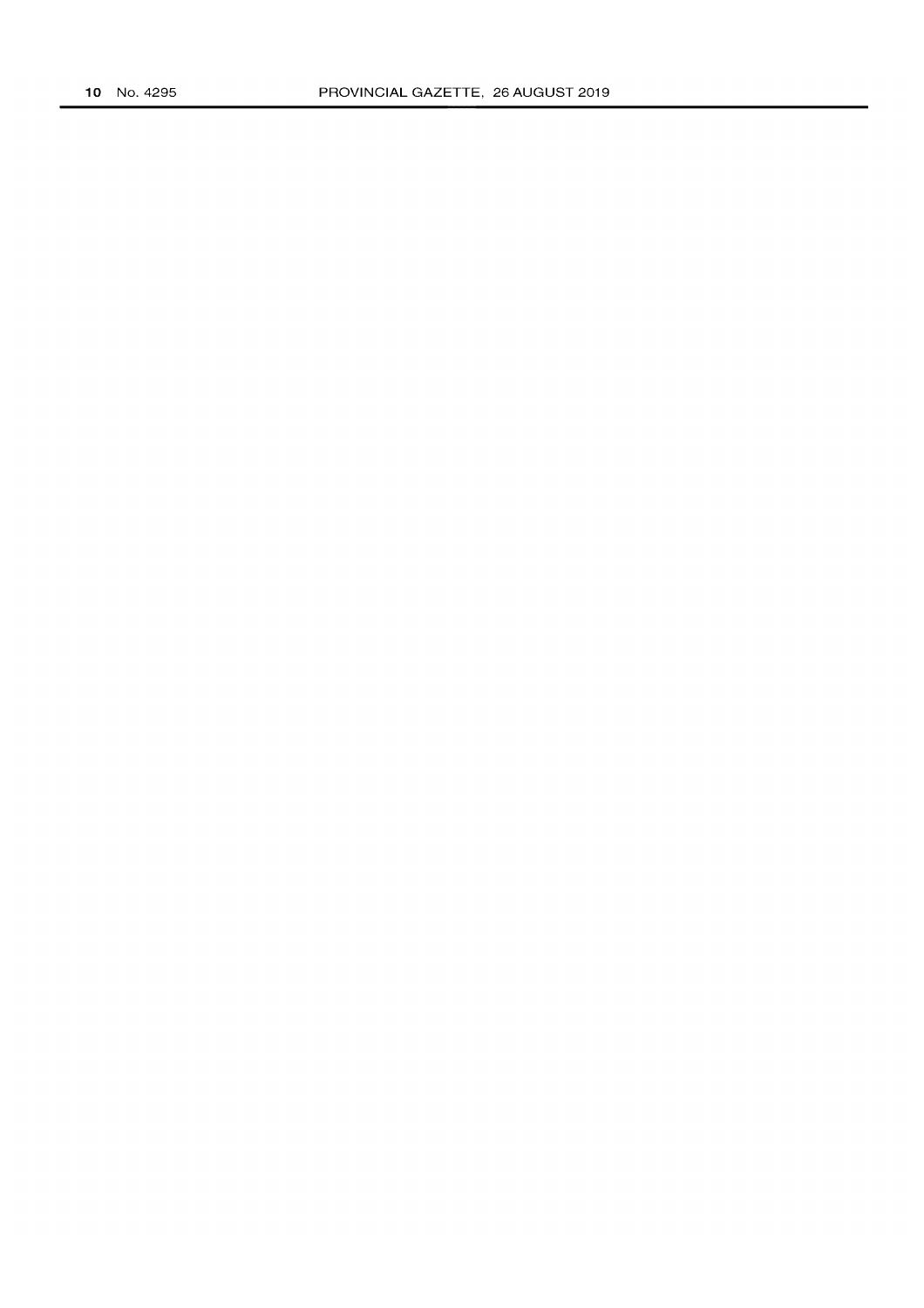$\ddot{\phantom{a}}$ 

 $\tilde{\phantom{a}}$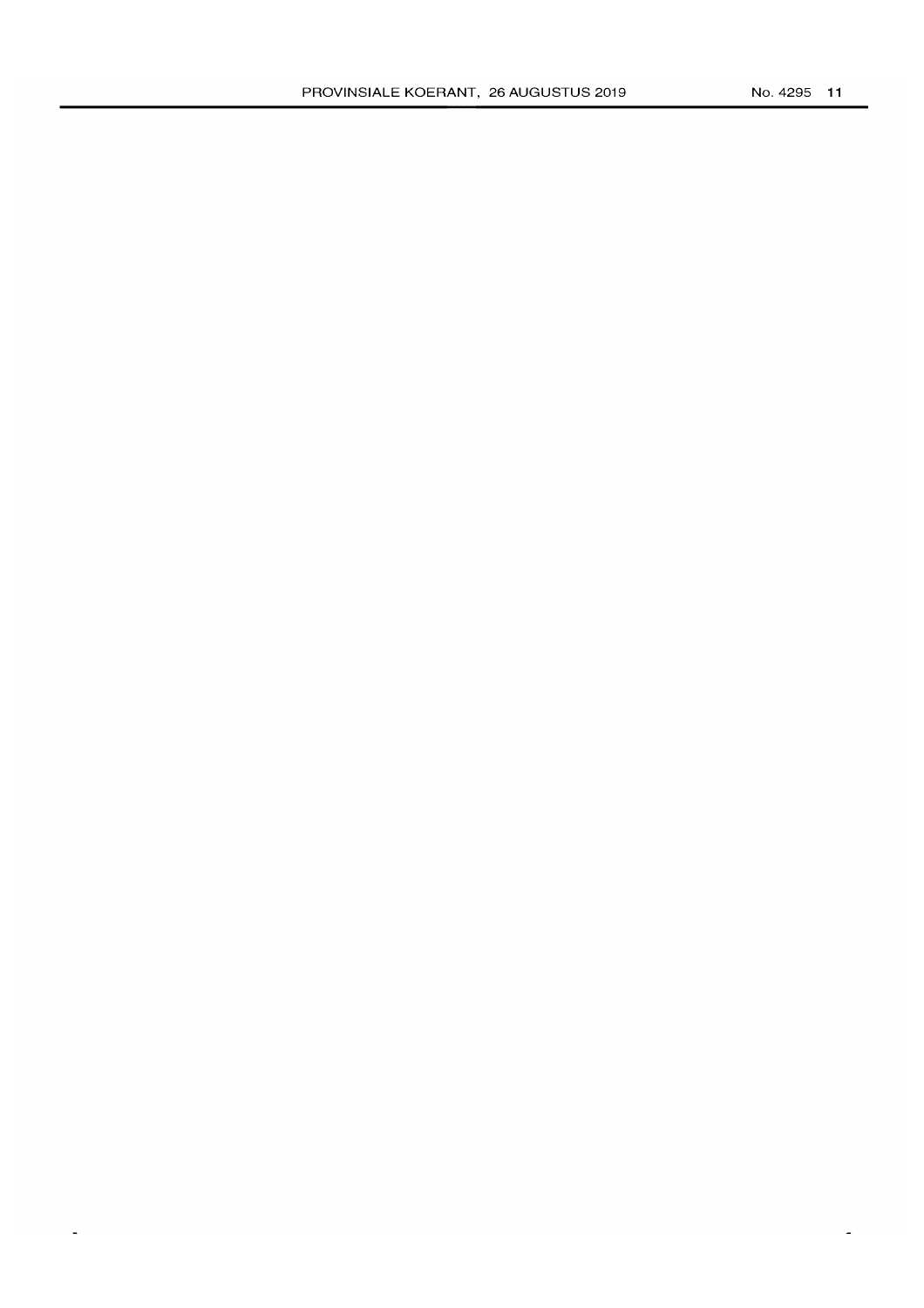# PROVINCIAL NOTICES • PROVINSIALE KENNISGEWINGS

#### PROVINCIAL NOTICE 234 OF 2019

#### BUFFALO CITY METROPOLITAN MUNICIPALITY

REMOVAL OF RESTRICTIONS APPLICATION IN TERMS OF THE SPATIAL PLANNING AND LAND USE MANAMGEMENT ACT, 2013 (ACT 16 OF 2013)

#### ERF 296 BEACON BAY (3 RIVERVIEW TERRACE BEACON BAY)

Notice is hereby given in terms of Section 47 of the above Act together with section 59 of the Buffalo City Metropolitan Municipal Spatial Planning and Land use Management bylaw of 2016 that the undermentioned application has been received and is open for inspection at the office of the Buffalo City Metropolitan Municipality, Trust Centre, 117 Oxford Street ( Cnr North Street) East London. Any objections with full reasons therefor, should be lodged in writing with the City Manager within 30 days after publication of this notice with specific reference to the above act and erf number.

#### APPLICANT: Saint Christopher's Trust

Nature of application: Removal of Title conditions applicable to Erf 296 Beacon Bay.

#### PROVINCIAL NOTICE 235 OF 2019

## **BUFFALO CITY METROPOLITAN MUNICIPALITY (EASTERN CAPE)**

## Removal of Restrictive Title Condition in terms of the Spatial Planning and Land Use Management Act, 2013 (Act 16 of 2013)

Under Section 47(1) of the Spatial Planning and Land Use Management Act 16 of 2013 and upon instructions by the Local Authority, a notice is hereby given that condition  $C(1)$  (c) as contained in Deed of Transfer No. T2676/1989 pertaining to Erf 10741, East London is hereby removed.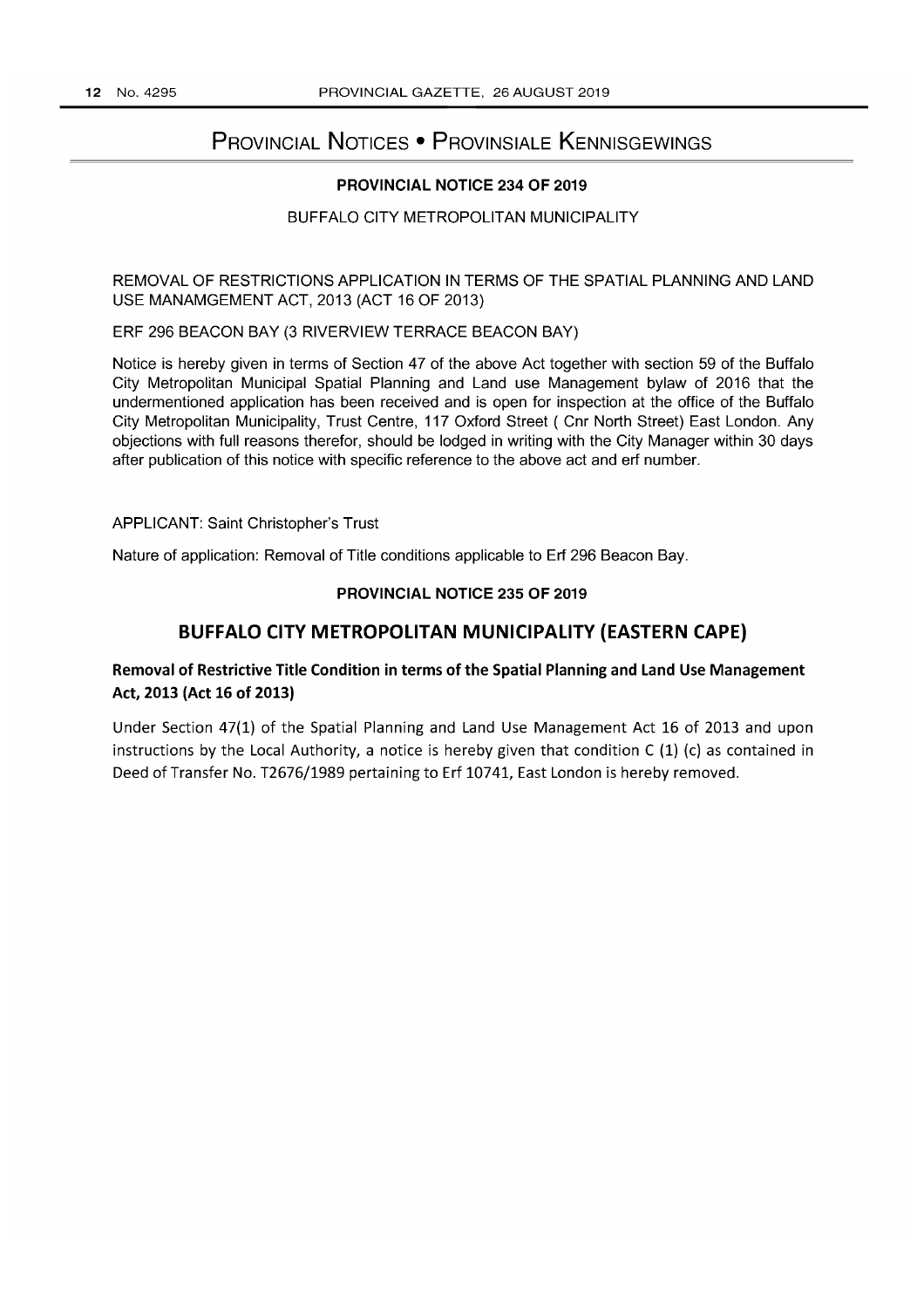## PROVINCIAL NOTICE 236 OF 2019

# **PROVINCE OF THE EASTERN CAPE**

# **PROVINCIAL NOTICE**

**OFFICE OF THE PREMIER** 

# **PROVINCIAL COMMISSIONS AMENDMENT BILL 2019 (EASTERN CAPE)**

The abovementioned Bill is hereby published for public comment in terms of Rule 147 of the Standing Rules of the Legislature.

Members of the public are invited to submit their written comments to the **Director General, Office of the Premier, Private Bag X0047, Bhisho, 5604 or** fax such comments to 0862420334 or email to **melanie.koert@otp.ecprov.gov.za** within 14 days from the date of publication hereof.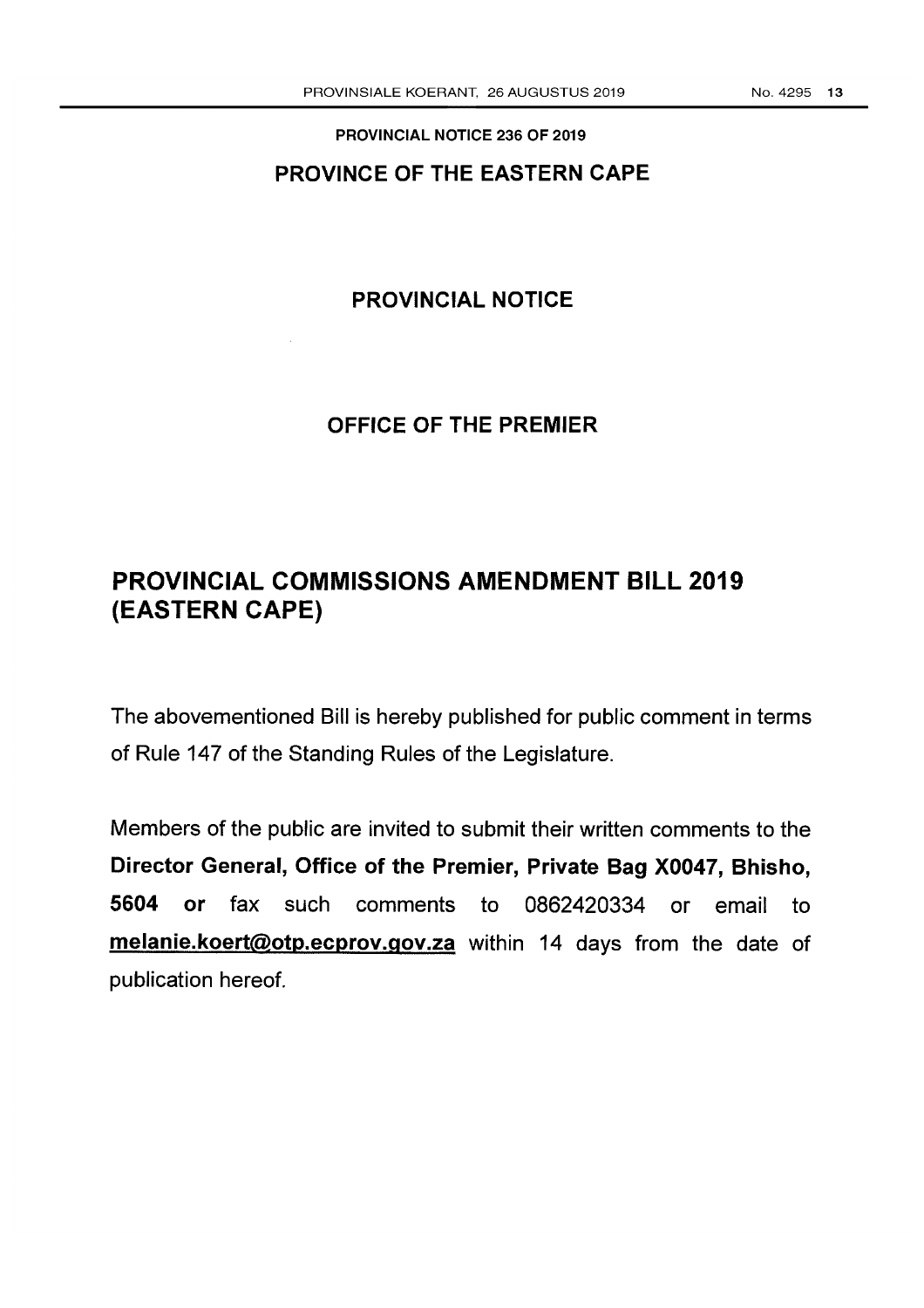# **PROVINCE OF THE EASTERN CAPE**

# **PROVINCIAL COMMISSIONS AMENDMENT BILL 2019 (EASTERN CAPE),**

**(As introduced)** 

**(BY THE PREMIER)**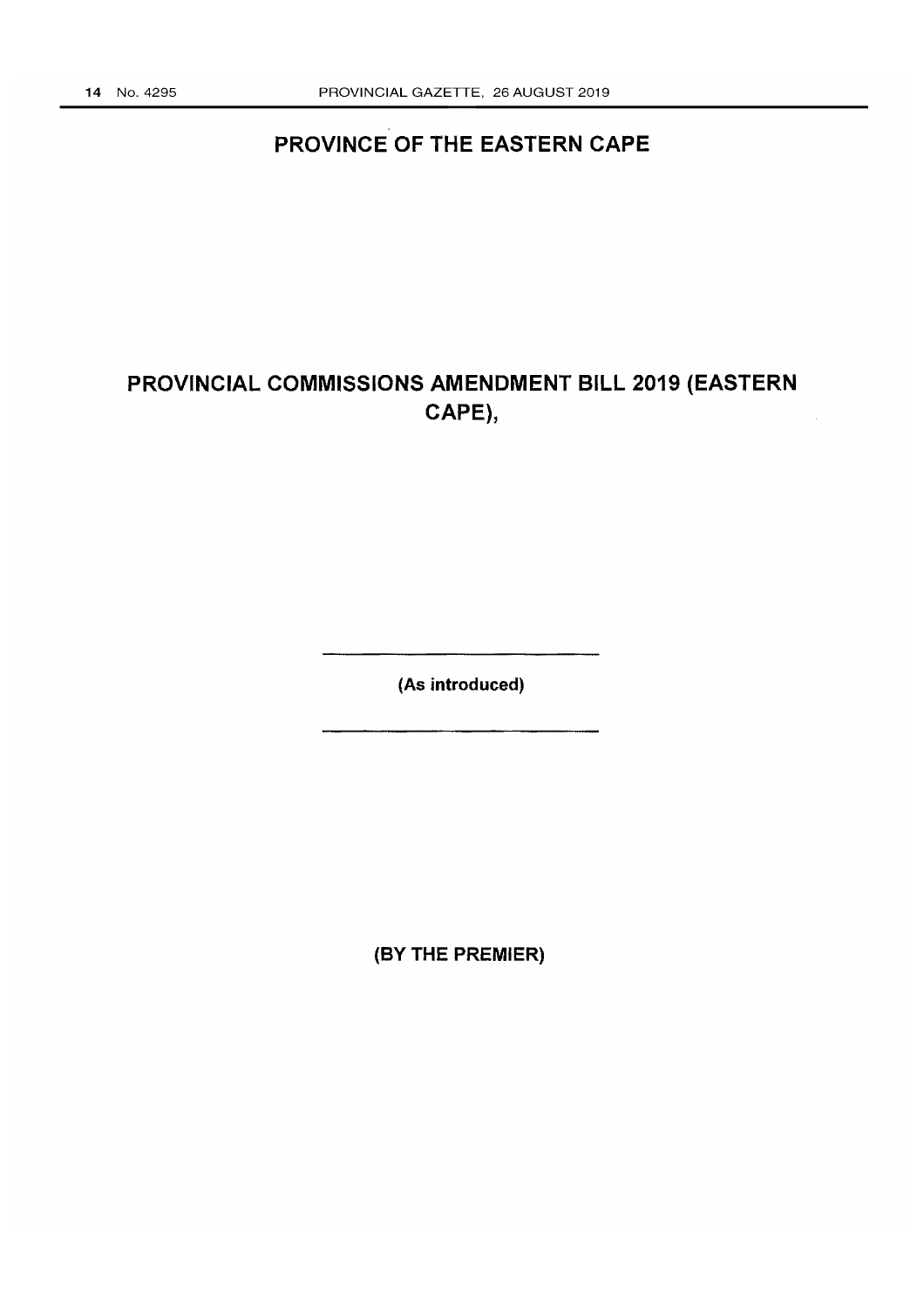## **GENERAL EXPLANATORY NOTE:**

|  | Words in bold type in square brackets indicate omissions<br>from existing enactments. |
|--|---------------------------------------------------------------------------------------|
|  | Words underlined with a solid line indicate insertions in                             |

**existing enactments.** 

# **BILL**

**To amend the Provincial Commissions Act, No.3 of 1994 (Eastern Cape) so as to rectify the reference to the Constitution of the Republic of South Africa, 1996, clarify the method of appointment of a Commission, its chairperson or secretary, enhance the provisions of the sittings of a Commission, the methodology of giving notice of sittings; provide for the prevention of intimidation and hindrance of witnesses; and to provide for matters incidental thereto.** 

# **1. Amendment of Section 1 of Act No.3 of 1994**

Section 1 of the Provincial Commissions Act, 1994 (Act No.3 of 1994) (hereinafter referred to as a Principal Act), is hereby amended by the substitution for section 1of the following section:

- "1. **Appointment of commission.**
- (1) The Premier may, in terms of section 127 (2) (e) of the Constitution of the Republic of South Africa, by proclamation in the Provincial Gazette  $-$ 
	- (a) appoint a commission of inquiry;
	- (b) define the matter to be investigated by the commission and its other terms of reference;
	- (c) designate any member of the commission as the chairperson of that commission; and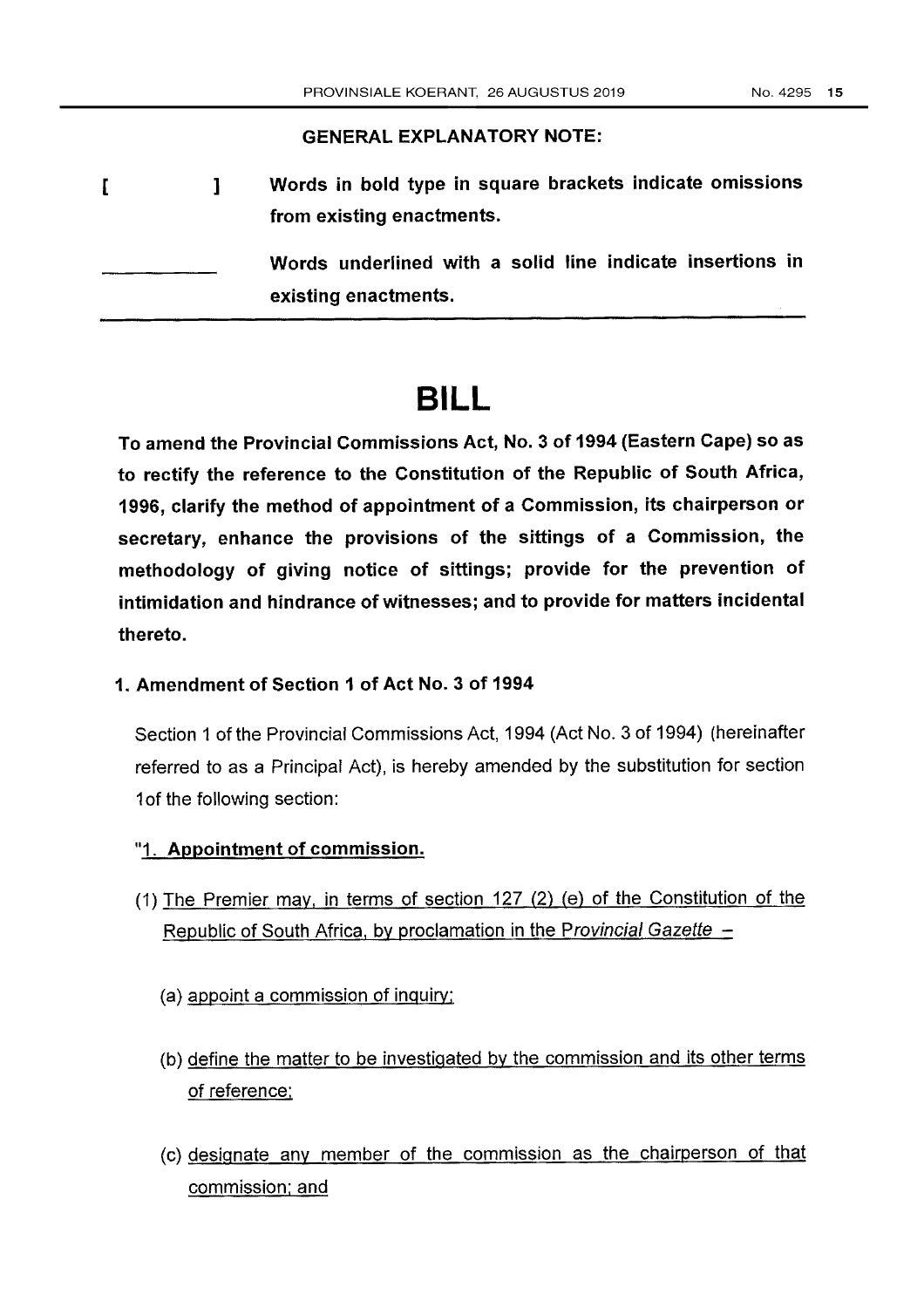# (d) appoint a secretary to the commission. and such other officials as he or she may deem necessary to assist the commission; and

- $(e)$  make regulations-
	- (i) providing for the procedure to be followed at the investigation and for the preservation of confidentiality;
	- (ii) conferring additional powers on the commission;
	- (iii) providing for the manner of holding. or the procedure to be followed in the course, of investigation or for the preservation of secrecy;
	- (iv) providing for preventing the commission or a member of the commission from being insulted, disparaged or belittled or to prevent the proceedings or findings of the commission from being prejudiced, influenced or anticipated;
	- (v) providing generally for all matters which he or she considers it necessary or expedient to prescribe for the purposes of the investigation;
	- (vi) providing generally for all matters which he or she considers necessary or expedient for the proper performance by a commission of its functions;
- (2) Any regulation made under subsection (1)(e) may provide for penalties for any contravention thereof or failure to comply therewith, by way of a fine or imprisonment for a period not exceeding six months or both.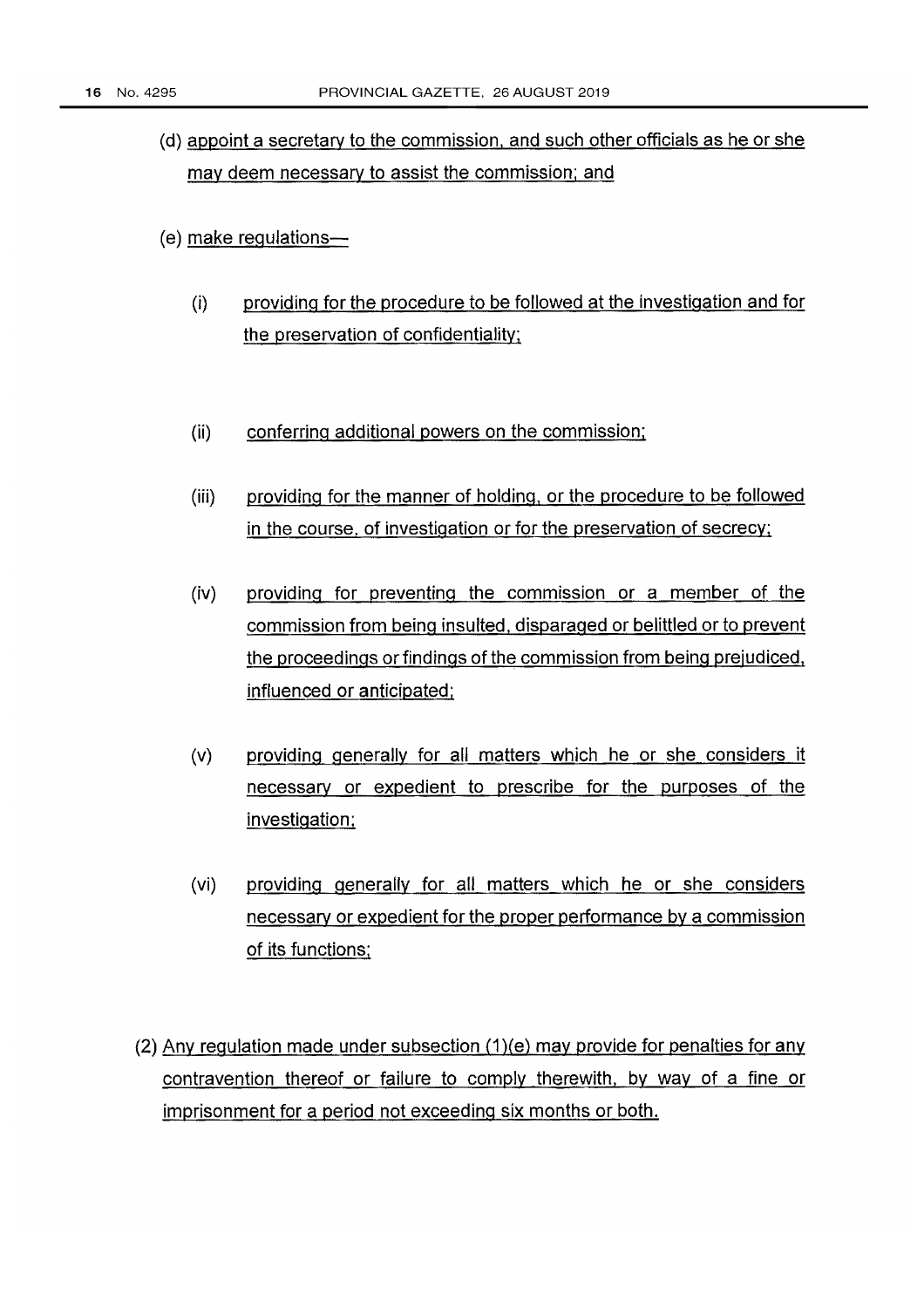(3) Notwithstanding anything to the contrary in any other law, a magistrate's court shall have jurisdiction to impose any penalty prescribed by any such regulation,"

## **2. Amendment of Section 2 of Act No.3 of 1994**

Section 2 of the Principal Act is hereby amended-

- (1) By the substitution for section 2 of the following subsection:
	- $i(1)$  A commission may sit at any place in the Province of the Eastern Cape determined by the Chairperson for the purpose of hearing evidence or addresses or of deliberating.
- (2) By the insertion after subsection 1 of the following subsection:
	- (2) The chairperson shall give notice of every sitting of such a commission. by publication of a notice in the Provincial Gazette and two newspapers in circulation in the Province."

## **3. Amendment of Section 5 of Act No.3 of 1994**

Section 5 of the Principal Act is hereby amended by the substitution for section 5 of the following section:

"(1) Any person who wilfully interrupts the proceedings of a commission or who wilfully hinders or obstructs a commission in the performance of its functions shall be guilty of an offence and liable on conviction to a fine **[not exceeding R2 000 rand]** or to imprisonment for a period not exceeding six months or to both such fine and imprisonment.

- (2) Any person who-
	- (a) by any means whatsoever causes any witness to refrain from giving evidence or to give false evidence before a commission;
	- (b) by any means whatsoever prevents a witness from attending any sitting of a commission; or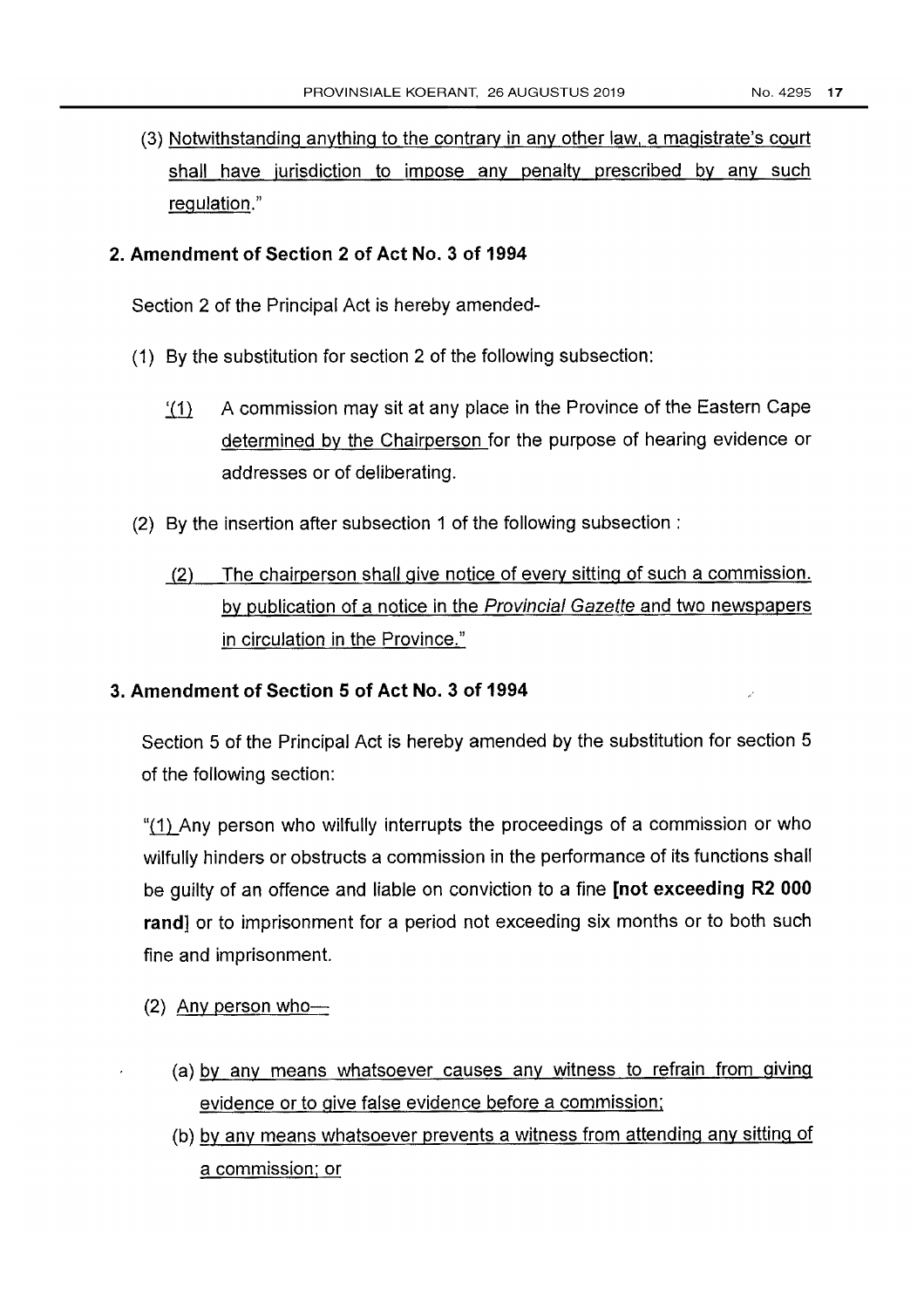(c) destroys or conceals any book, document or object which to his or her knowledge might be of assistance to a commission in any matter relating to the subject of its investigation,

shall be guilty of an offence, and on conviction be liable to a fine or to imprisonment for a period not exceeding two years, or to both such fine and imprisonment. "

## **4. Amendment of Section 6 of Act No.3 of 1994**

Section 6 of the Principal Act is hereby amended by the substitution for section 6 of the following section:

"(1) Any person summoned to attend and who without sufficient cause (the onus of proof whereof shall rest upon him or her)-

- (a) fails to attend at the time and place specified in the summons; or
- (b) fails to remain in attendance until the conclusion of the enquiry or until he or she is excused by the chairperson of the commission from further attendance, or
- (c) refuses to be sworn or to make affirmation as a witness after he or she has been required by the chairperson of the commission to do so,

shall be guilty of an offence.

- (2) Any person who has been sworn in or has made an affirmation as a witness and who without sufficient cause (the onus of proof whereof shall rest upon him or her)-
	- (a) fails to answer fully and satisfactorily any question lawfully put to him or her; or
	- (b) fails to produce any book, document or object in his or her possession or custody or under his or her control, which he or she has been summoned to produce,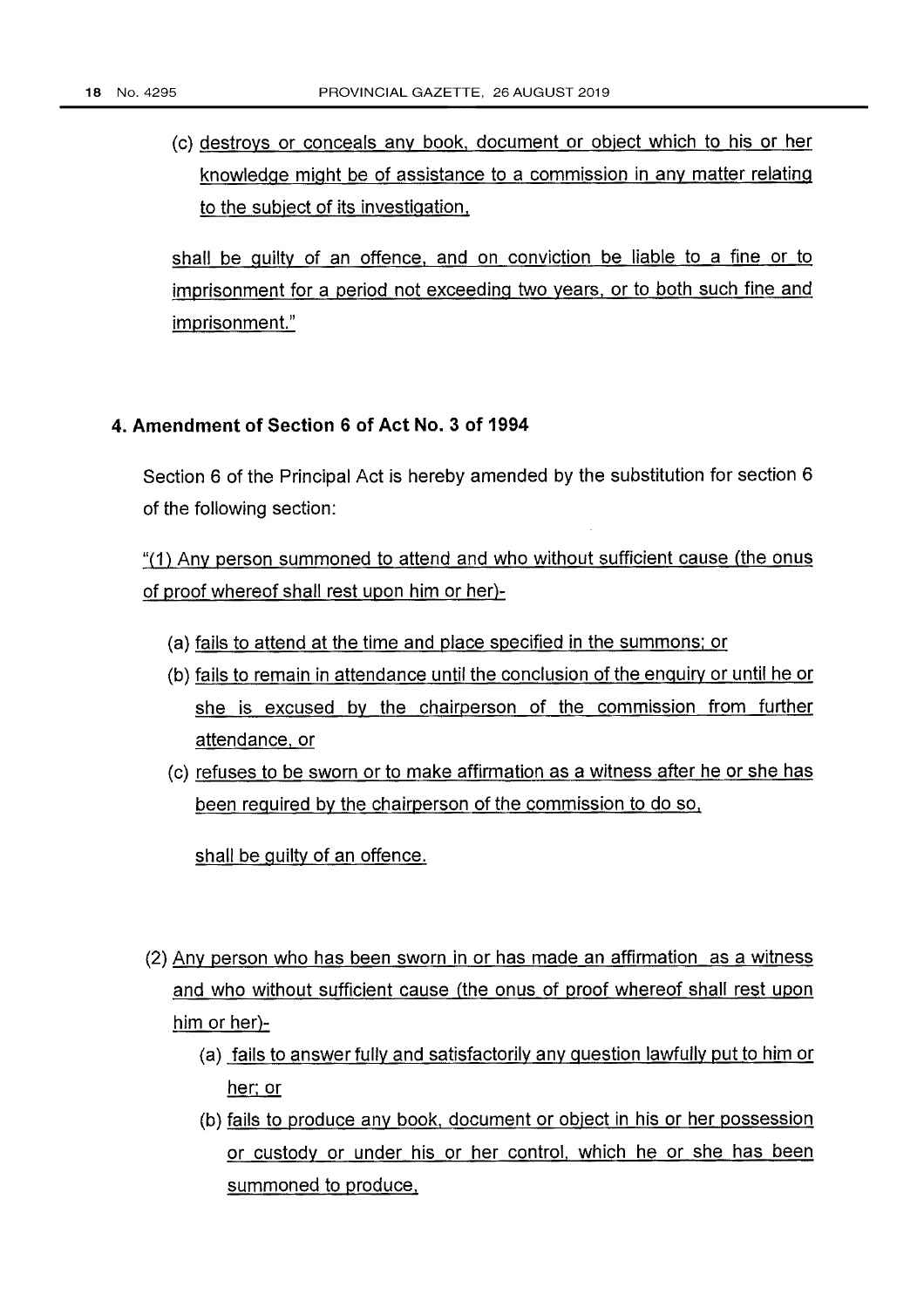shall be guilty of an offence.

(3) Any person convicted of an offence contemplated in subsection (1) and (2) shall be liable on conviction to a fine or to imprisonment for a period not exceeding six months. or to both such fine and imprisonment.

(4) Any person who, after having been sworn or having made affirmation. give false evidence before a commission on any matter. knowing such evidence to be false or not believing it to be true. shall be guilty of an offence and liable on conviction to a fine or to imprisonment for a period not exceeding 12 months, or to both such fine and imprisonment."

# **5. Insertion of sections SA and S8 in Act No.3 of 1994.**

The following sections are hereby inserted after section 6 of the Principal Act:

# "SA. **Report of commission.**

A commission shall submit a written report with its findings and recommendations to the Premier in accordance with its terms of reference. but not later than 12 months after its appointment or such further period as may be granted by the Premier at the written request of the commission.

# **S8 Cost of commission**

**(1)** The remuneration. allowances and transport expenses payable to a member or an official of the commission. shall be determined by the Member of the Executive Council responsible for Finance.

(2) The chairperson of a commission shall, not later than 30 days after such commission presented its report to the Premier. present a statement of all expenses reasonably incurred by the commission in the performance of its functions. to the Premier.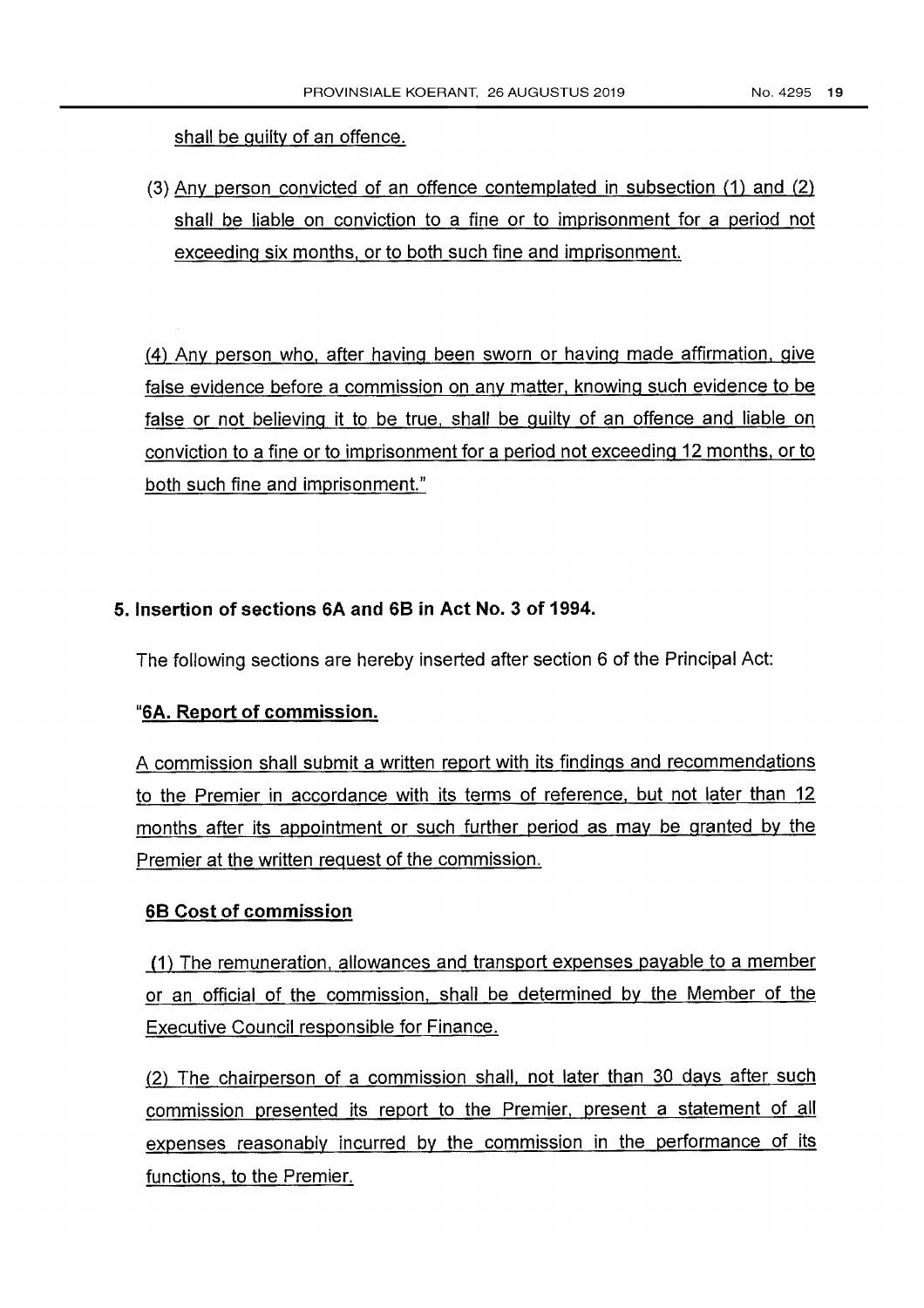(3) All expenses shall be paid from the appropriate vote out of the Provincial Revenue Fund in terms of an appropriation by the Provincial Legislature."

# **6. Short title.-**

This Act shall be called the Provincial Commissions Amendment Act, 2019 (Eastern Cape).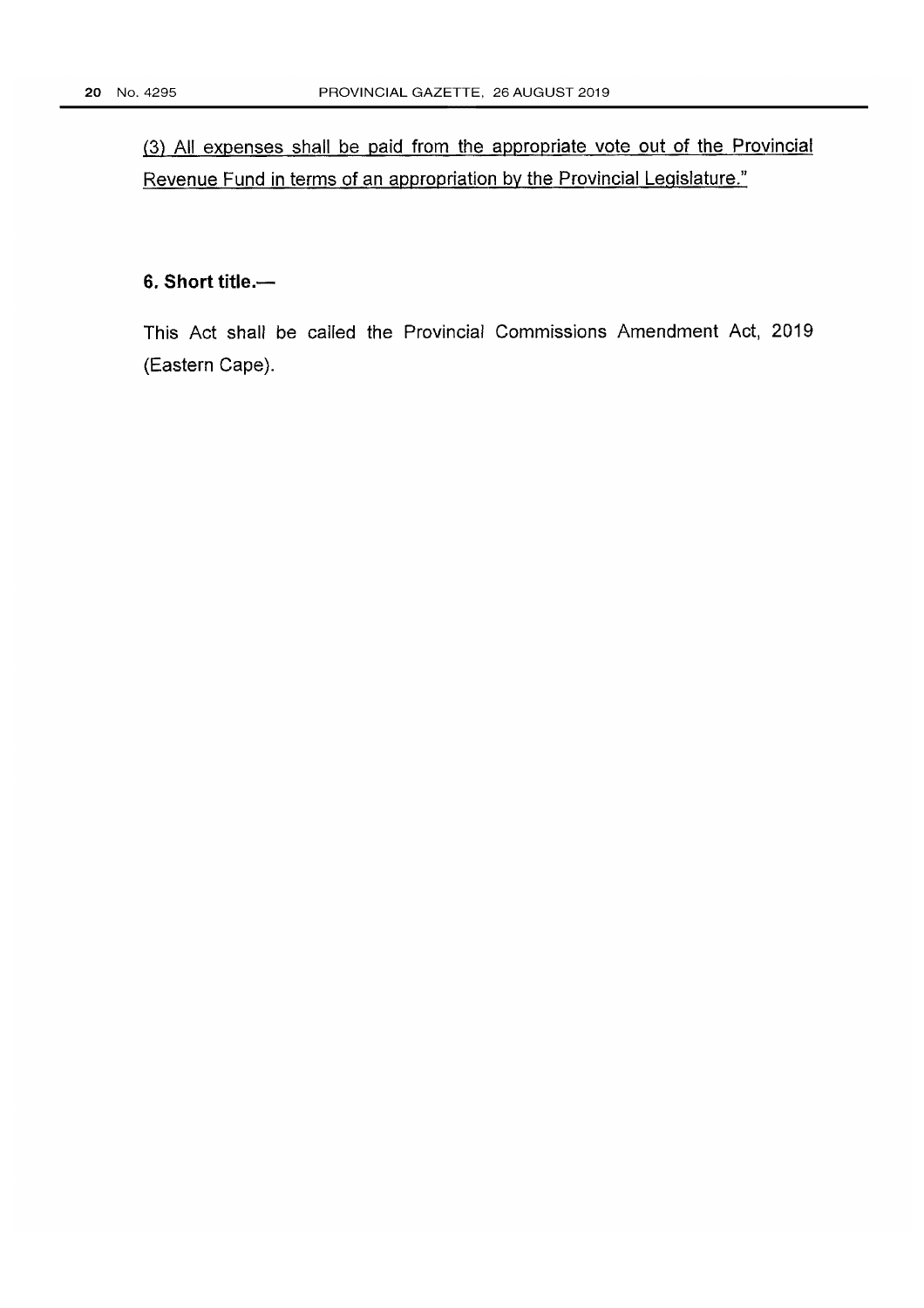#### **PROVINCIAL NOTICE** 237 **OF** 2019

# **REMOVAL OF RESTRICTIVE TITLE DEED CONDITIONS: MICHAEL CHRISTIE-14 CARISBROOK ROAD, STIRLING, EAST LONDON**

In terms of section 47(1) of the Spatial Planning and Land Use Management Act No 16 of 2013, read with section 59 of the Buffalo City Metropolitan Municipal Spatial Planning and Land Use Management Bylaw of 2016, approval is hereby granted for the removal of restrictive title conditions C.(b) and C.(d) found in Deed of Transfer T11516/2018 pertaining to Erf 11637 East London in terms of Section 59 read with chapter 6 of the Buffalo City Spatial Planning and Land Use Management by Law.

Drake Flemmer & Orsmond (EL) Inc 22 St James Road Southernwood East London Tel: 043 722 4210 E-mail: shaun@drakefo.co.za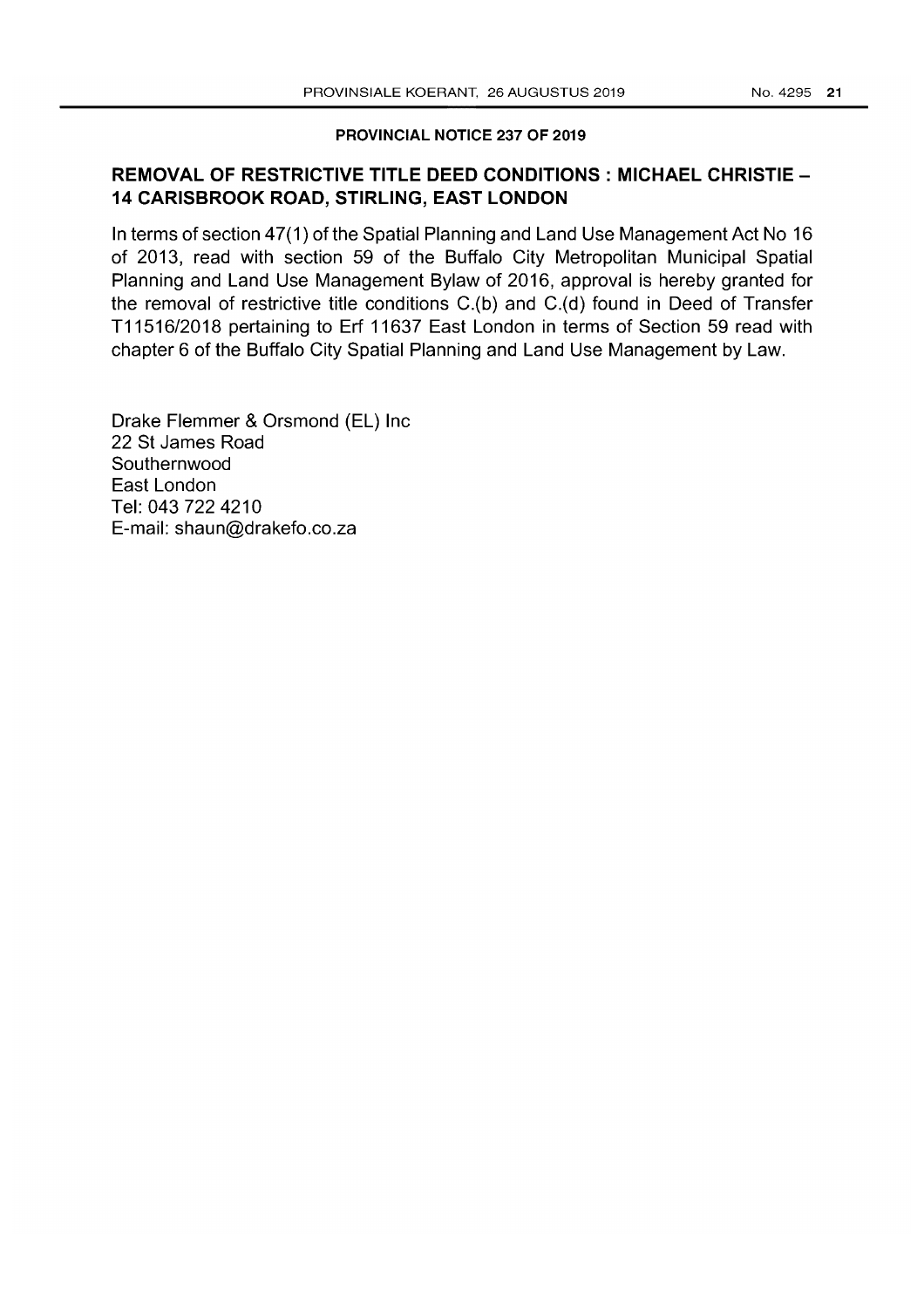#### **PROVINCIAL NOTICE 238 OF 2019**



# **SPATIAL PLANNING AND LAND USE MANAGEMENT BY-LAW**

In terms of Section 44 of the Dr Beyers Naude Local Municipality Spatial Planning and Land Use Management By-Law, notice is hereby given that the Council of the Dr Beyers Naude Local Municipality has appointed the following persons and designated the following officials to serve as members of the Dr Beyers Naude Municipal Planning Tribunal, established in terms of Section 33 (1) of the said by-law:

Person appointed in terms of Section 39 who are not officials:

- Ms Zenande Ngedle
- Mr Zanexolo Kelvin Dlamini
- **Mrs Juliet Asare**
- Ms Noma-Africa Maxongo

The Municipal Council further determined that the term of office of the above tribunal members is five (5) years from the date of the coming into effect of the tribunal, being date of publication hereof.

In terms of Section 44 (1) of the Dr Beyers Naude Municipal Spatial Planning and Land Use Management By-Law, notice is further given that the Dr Beyers Naude Municipal Planning Tribunal will commence operation from the date of publication hereof.

**DR** E.M. **RANKWANA MUNICIPAL MANAGER**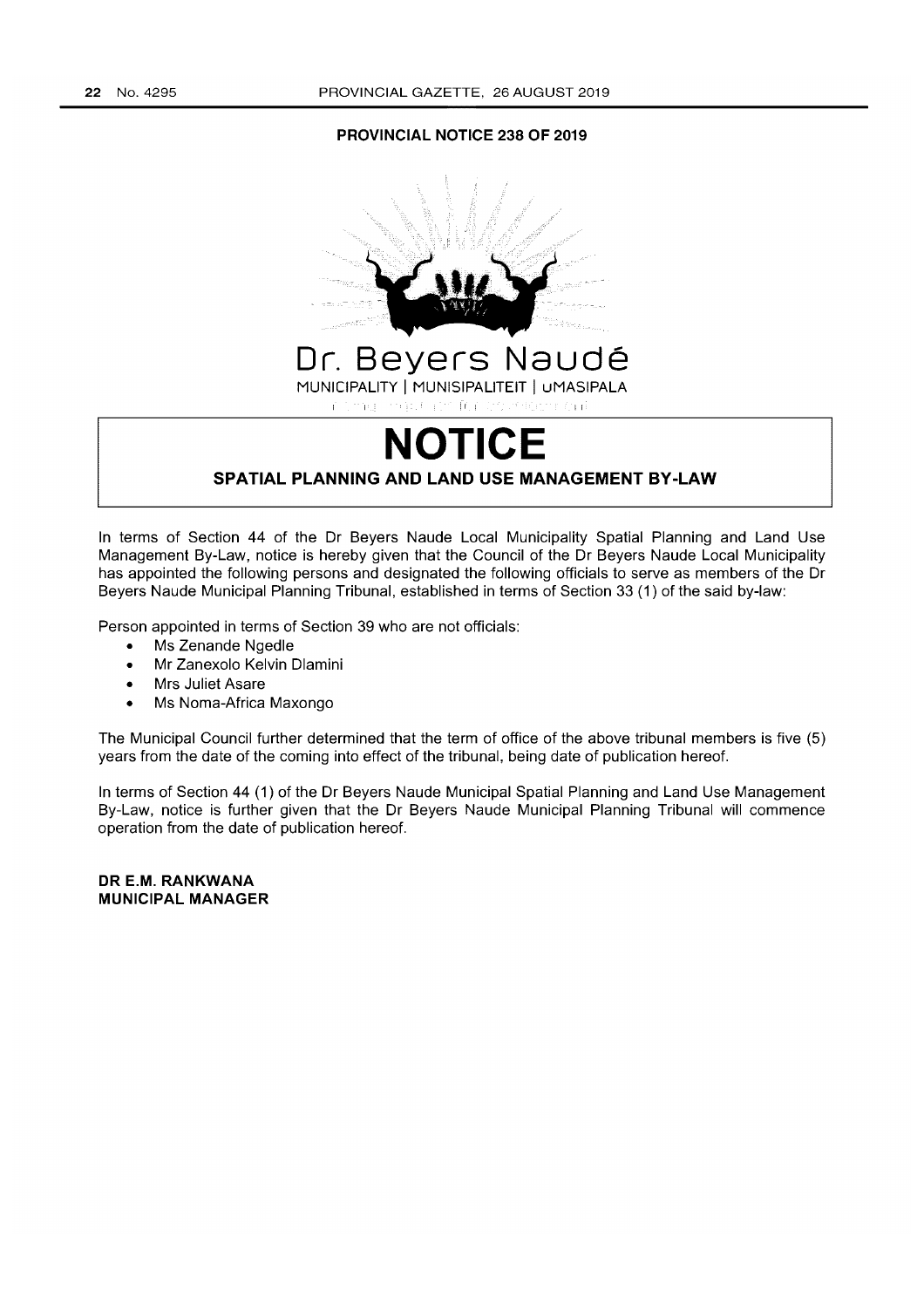PROVINCIAL NOTICE 239 OF 2019



#### APPOINTED MEMBERS OF THE MAKANA LOCAL MUNICIPALITY PLANNING APPEAL TRIBUNAL

In terms of Section 126(6) of the Makana Local Municipality Spatial Planning and Land Use Management By-Law, notice is hereby given that the Council of Makana Local Municipality has appointed the following persons and designated the following members of the Mayoral Committee to serve as members of the Makana Local Municipality Appeal Tribunal.

| 1embers: |
|----------|
|----------|

- 1. Ernest Louw
- 2. Rami Xonxa
- 3. B.Jackson

The Municipal Council further determined that the term of office of the above tribunal members is three (3) years from the date of the coming into effect of the tribunal, being date of publication hereof.

In terms of Section 44 (1) of the Makana Municipal Spatial Planning and Land Use Management By-Law, notice is further given that the Makana Municipal Appeal Tribunal will commence operation from the date of publication hereof.

DR E.M. RANKWANA MUNICIPAL MANAGER

 $\label{thm:main} \begin{split} \textit{Minkana Hamiltonian} &\textit{Hamimian} &\textit{Hamimian} &\textit{Hamimian} &\textit{Hamimian} &\textit{Hamimian} \\ &\textit{Hamimian} &\textit{Hamimian} &\textit{Hamimian} &\textit{Hamimian} &\textit{Hamimian} \end{split}$ 

ามายูก คาร์ (เช่น ค.ศ. 1903) ให้คุณชนิดให้ช่วย (เพช <mark>(เพช เพียชชน))</mark><br>และเริ่มได้และเริ่มเพยายากเปิด คุณหนัง ที่จะเสนี

... a great place to be

City Hall' High Street· Grahamstown 6139 City Hall · P.O Box 176 · Grahamstown 6140 Tel. +27 (0) 46637 7201 Fax. +27 (0) 46 622 9488

e-mail.sionas@makana.gov.za http. www.makana.gov.za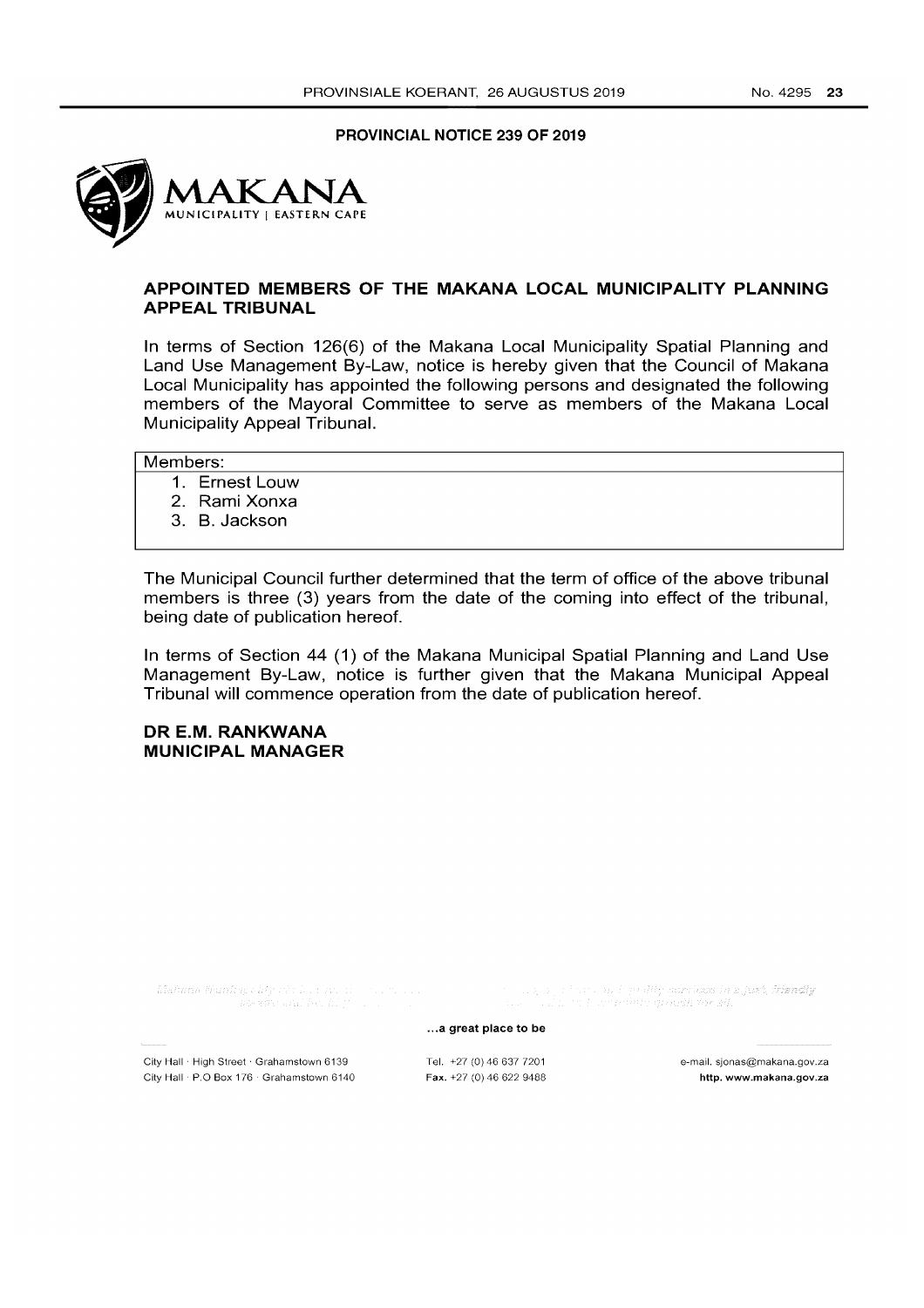#### **PROVINCIAL NOTICE 240 OF 2019**



# **PUBLIC NOTICE CALLING FOR INSPECTION OF THE FIRST SUPPLEMENTARY VALUATION ROLL AND LODGING OF SECTION 78 FORMS.**

Notice is hereby given in terms of section 49(1) (a)(i)(ii) read together with section 78 (2) of the Local Government: Municipal Property Rates Act, 2004 (Act No.6 of 2004) , herein after referred to as the "Act", that the General Valuation Roll effective for the financial years 2019 to 2024 is open for public inspection in the designated areas of the Municipality as mentioned hereunder. The Roll will be open from 16 August 2019 to 08 October 2019 and can be inspected during office hours between 08:00 to 16:00 from Monday to Thursday and 08:00 to 15:00 on Friday.

- o Municipal Offices
- o Libraries
- o Municipal Website: www.makana.gov.za

An invitation is hereby made in terms of section 49(1) (a)(i)(ii) of the Act, that any owner of property or other person who so desires should lodge an objection with the Municipal Manager in the prescribed manner in respect of any matter reflected in or omitted from the Valuation Roll within the above-mentioned period.

Attention is specifically drawn to the fact that in terms of section 50(2) of the Act, an objection must be in relation to a specific individual property and not against the Valuation Roll as such.

Property Owners who have not previously lodged an objection and requires a review oftheir property valuation, may request such a review by filling in a Section 78 review form. Section 78 review query forms are available at the following address, Municipal Offices: 86 High Street, Makhanda / Grahamstown.

The complete prescribed objection forms must be returned to the same address as indicated above **before 15:00 on the closing date of 08<sup>th</sup> October 2019**, please note that objections lodged after the closing date will not be considered.

For further details and enquires please contact Ms Gcobisa Stuurman at 046 603 6009/6111 or email: GcobisaStuurman@makana.gov.za

**MA MENE MUNICIPAL MANAGER**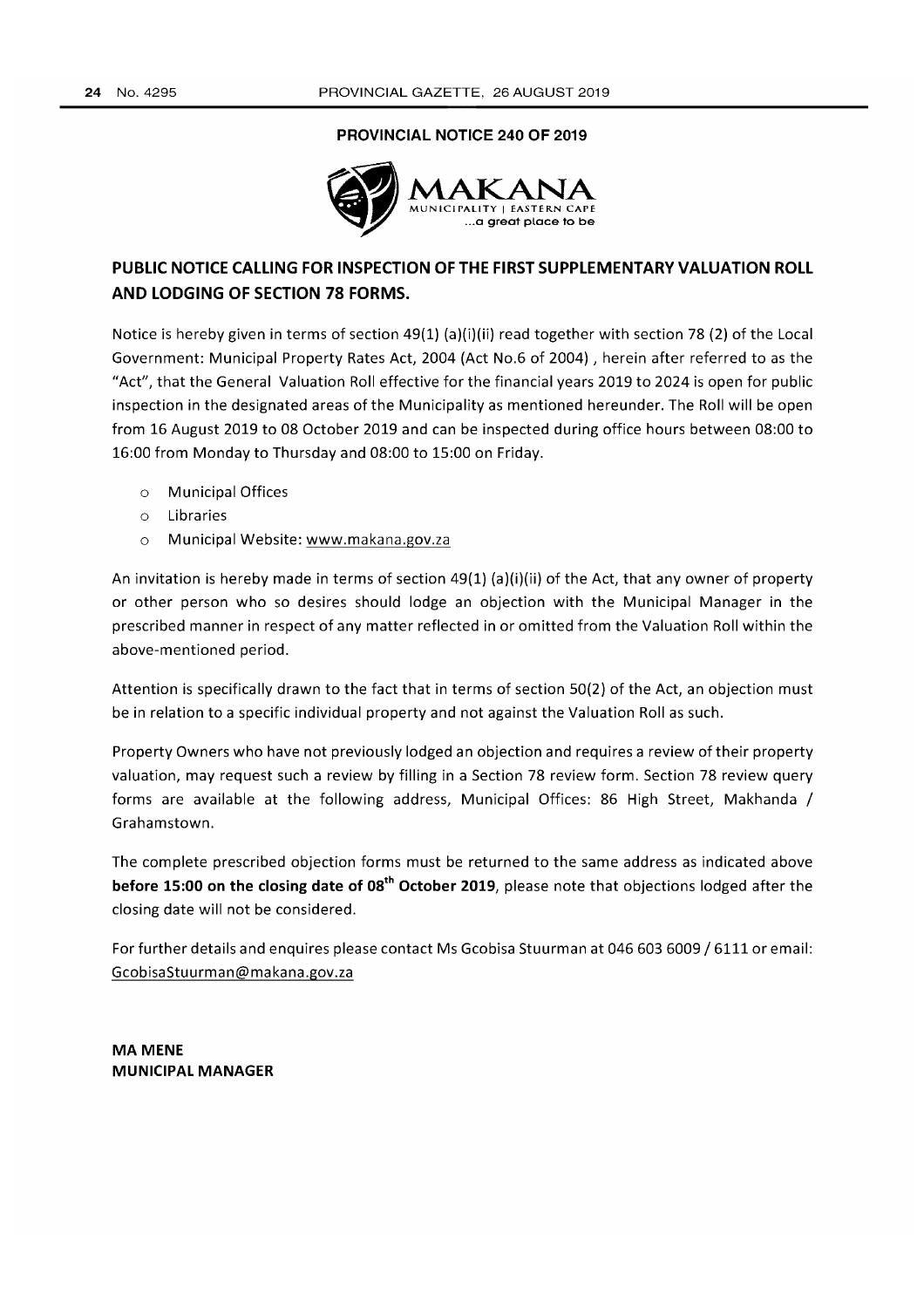# **PROVINCIAL NOTICE 241 OF 2019 DRAFT SPATIAL DEVELOPMENT FRAMEWORK FOR THE EASTERN CAPE PROVINCIAL DEPARTMENT OF CO-OPERATIVE GOVERNANCE AND TRADITIONAL AFFAIRS**

Notice is hereby given in terms of section 20(3)(a) of the Spatial Planning and Land Use Management Act, 2013 (Act 16 of 2013) (hereinafter referred to as SPLUMA), declaring the completion of the Draft, Provincial Spatial Development Framework for the Eastern Cape.

This review of the Eastern Cape PSDF would replace the current 2010/11 version. The PSDF details the spatial policies, strategies and implementation mechanisms that mayor may not have been carried over from previous PSDFs, as well as those that have been amended or added. It also includes those components as contemplated in section 21 of SPLUMA.

As a result of the review, the Eastern Cape Department of Co-operative Governance and Traditional Affairs has developed a Draft PSDF on which public comment is being sought.

Copies of the Draft PSDF will lie open for inspection during normal office hours for 60 days from date of publication of this notice at the Office number 1135, Tymzashe Building, Civic centre, Bhisho, 5605.

Any comment/representation/objection in respect of the Draft PSDF may be submitted in writing for the attention of Mr. T Vele at COGTA at the above address by hand or by e-mail atinfo@tshani.co.za). within 60 days from date of publication of this notice. Any enquiries may also be directed to the above persons.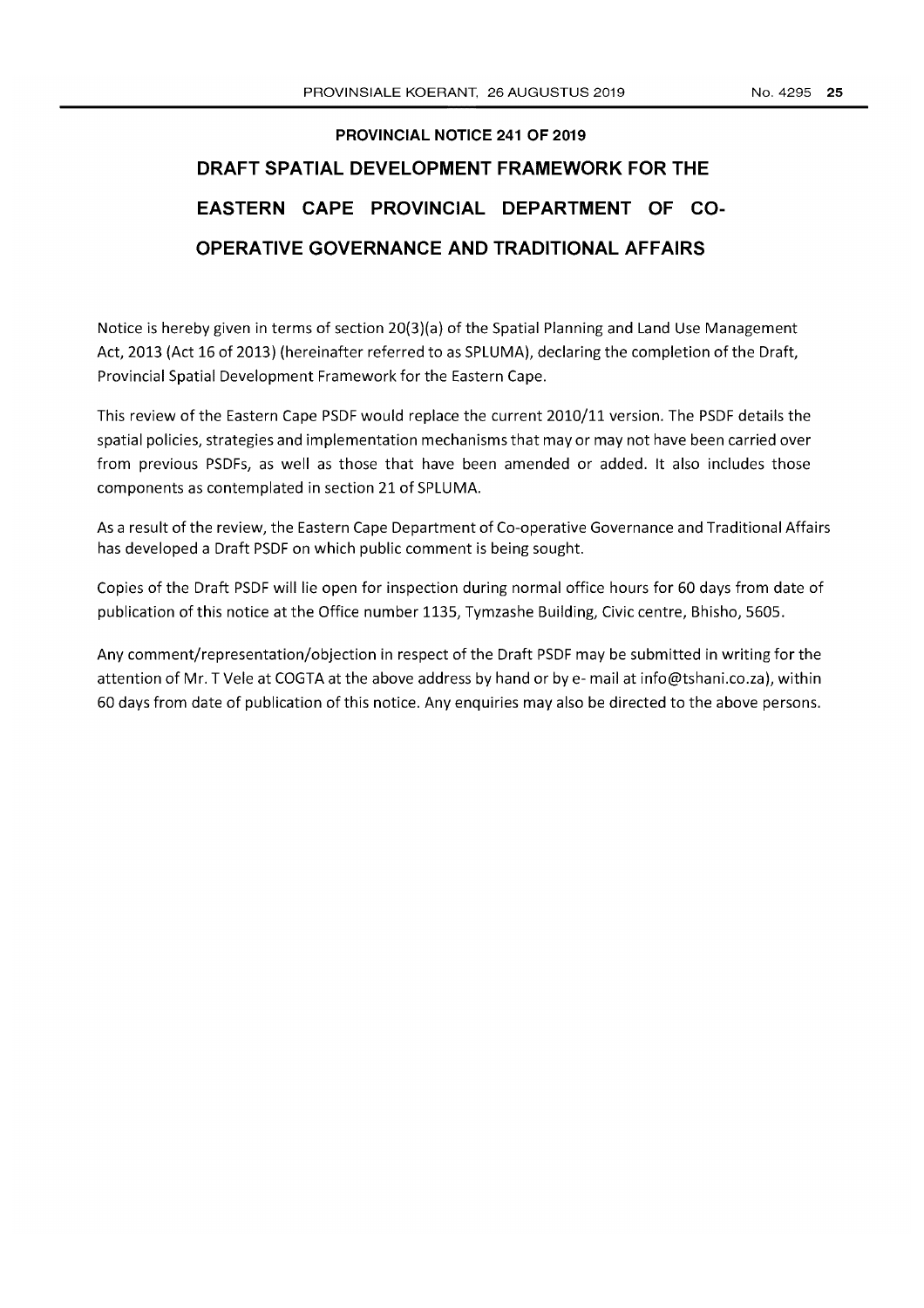#### **PROVINCIAL NOTICE 242 OF 2019**

### **SUNDAYS RIVER VALLEY MUNICIPALITY NOTICE 16/2019**

#### **ERRATUM**

#### **MUNICIPAL PROPERTY RATES BY-LAW**

The Sundays River Valley Municipality hereby issues a erratum to Provincial notice number 200 of 2019, published in Provincial Government Gazette Number 4268, published on 15 July 2019.

The Municipality published the Municipal Property Rates By-Law in terms of section 13 of the Local Government Systems Act and section 6 of the Local Government Municipal Property Rates Act of 2000.

The Municipality hereby makes the following changes to the published notice (200 of 2019):

Paragraph one (1) of the document should read as follows:

#### **Notice No. 16/2019 Date: 1 July 2019**

**Sundays River Valley Local Municipality,** hereby, in terms of section 6 of the Local Government: Municipal Property Rates Act, 2004, has by way of **Council resolution**  adopted the Municipality's Property Rates By-law set out hereunder.

Paragraph 6 should read:

6. SHORT TITLE AND COMMENCEMENT

This By-Law is called the Municipal Property By-law and takes effect on the date of publication in the Provincial Gazette.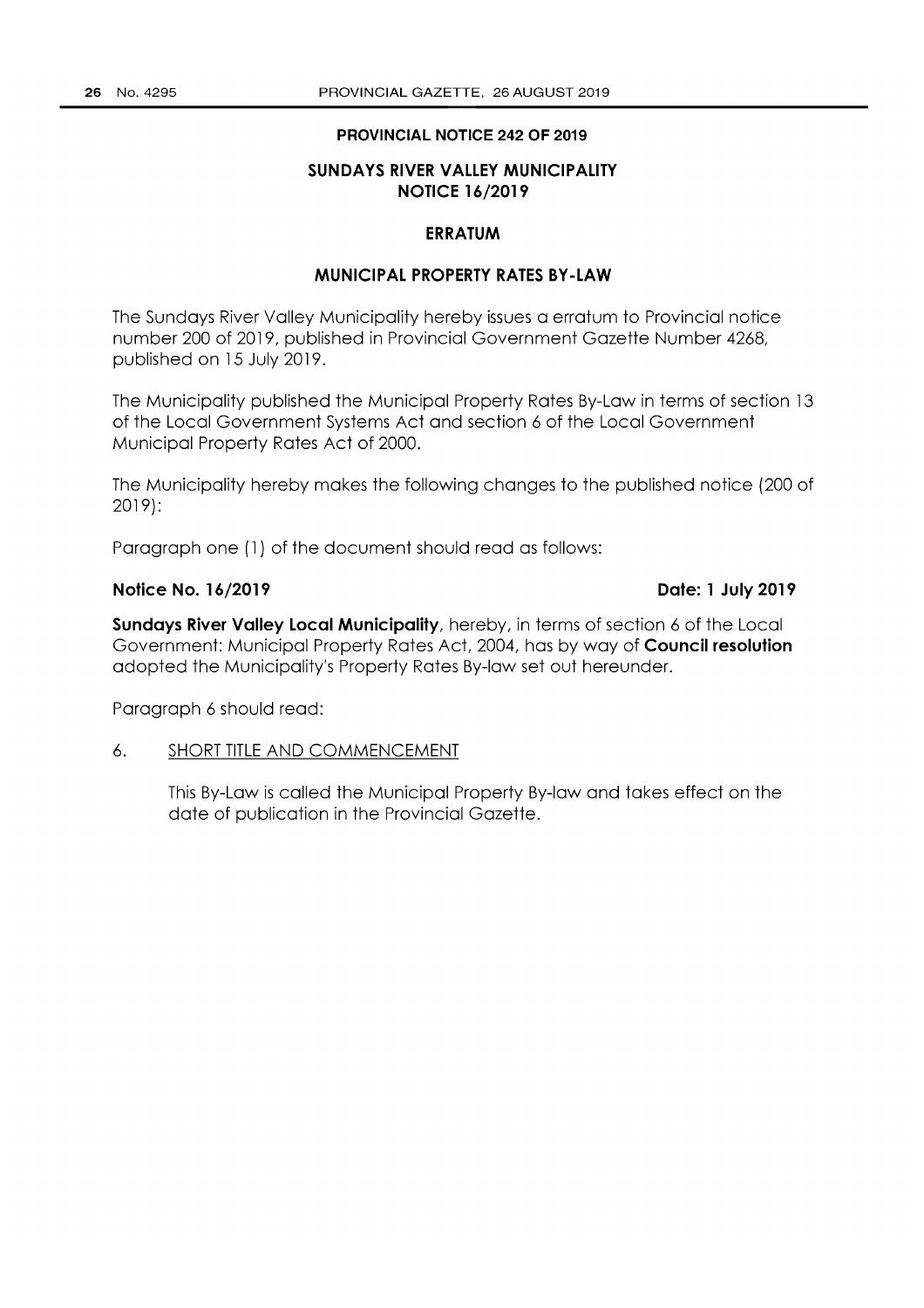#### 130 Main Street PO Box 14 Flagstaff 4810 Eastern Cape Tel: (039) 252 0131/61 Fax: (039) 252 0699 **INGQUZA HILL LOCAL MUNICIPALITY INGQUZA HILL**  LOCAL MUNICIPALITY 66 Main Street PO Box 7 Lusikisiki 4820 Eastern Cape Tel: (039) 253 1568/1096 Fax: (039) 2531234 Local AUTHORITY N<br>AUTHORITY N

# **PROPERTY RATES TARIFFS FOR 2019/2020 FINANCIAL YEAR**

Notice is hereby given in terms of Section 75(a) (1) of the Local Government: Municipal Systems Act 32 of 2000 and section 14 of Municipality Property Rates Act No. 06 of 2004 that Ingquza Hill Municipal Council has passed the resolution at a meeting held on the 30 May 2019 to approve the Final Municipal Budget and Tariffs payable within the area of Ingquza Hill Local Municipality for the 2019/2020 financial year commencing 1 July 2019.

| INGQUZA HILL LOCAL MUNICIPALITY PROPERTY RATES FOR 2019/2020 FINANCIAL YEAR |                                                                                  |                |  |  |  |  |
|-----------------------------------------------------------------------------|----------------------------------------------------------------------------------|----------------|--|--|--|--|
| <b>Category of Property</b>                                                 | Cent amount in the rand rate<br>determined for the relevant<br>property category | <b>Rebates</b> |  |  |  |  |
| <b>Residential Property</b>                                                 | 0.015                                                                            | 40%            |  |  |  |  |
| Business /industrial and commercial property                                | 0.020                                                                            | 20%            |  |  |  |  |
| Government Properties                                                       | 0.020                                                                            | 20%            |  |  |  |  |
| Agricultural Property                                                       | 0.0038                                                                           | 20%            |  |  |  |  |
| Public Service Infrastructure Property (PSI)                                | 0.0038                                                                           | 40%            |  |  |  |  |

<sup>r</sup>0 » m C: | -<br>| -<br>| -<br>| D:HO PLASLIKE<br>PLASLIKE O<br>NER<br>203 OE ⊑ | ی<br>ה | 0  $\frac{25}{9}$ **KENNISG** 

lJ JJ

NOINLE KOERANT, 26 AUGUSTUS

5019

EWNG<br>G

 $\omega$ 

 $\mathbf{\hat{S}}$ 

No. 4295  $\mathbf{z}$